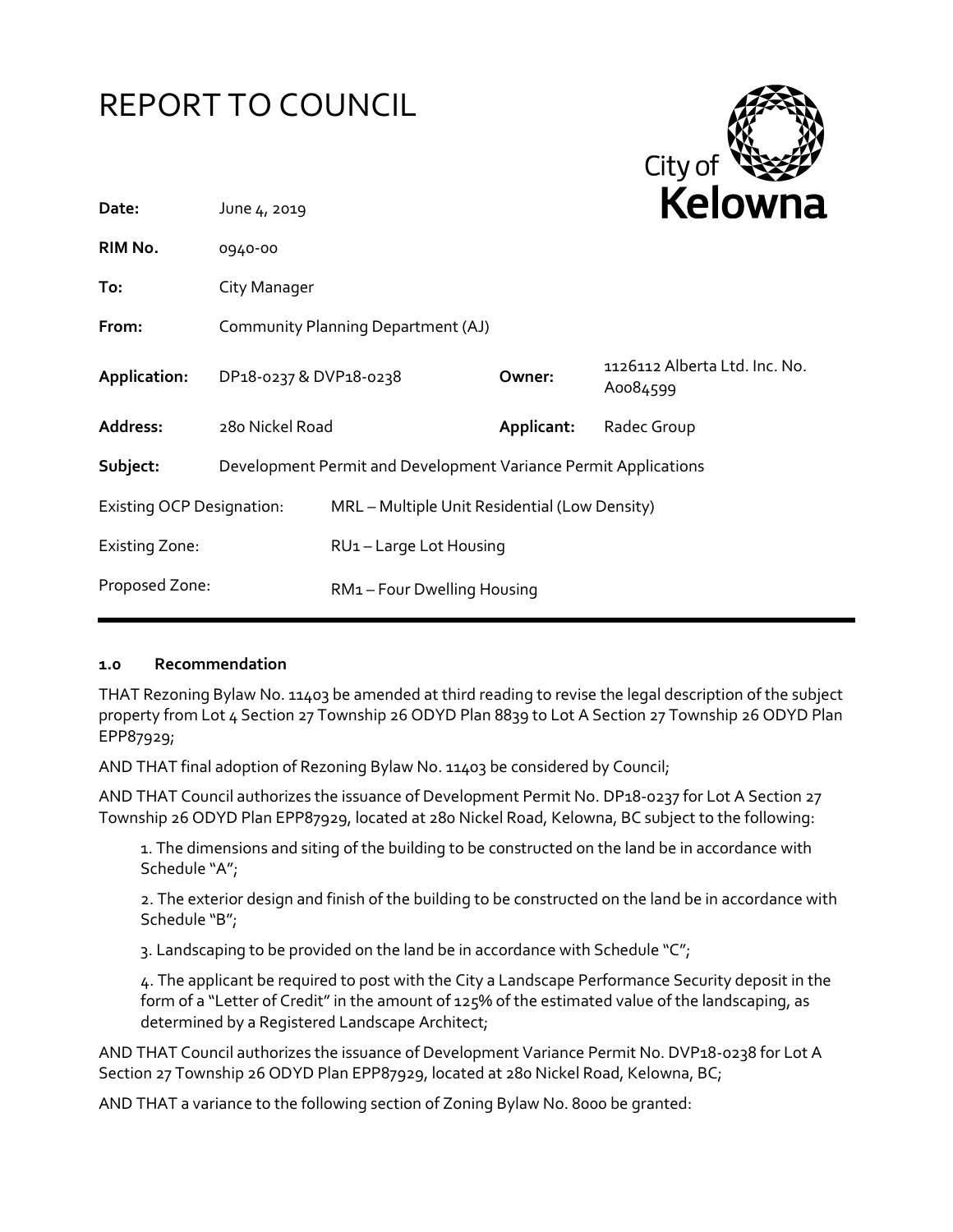## **Section 13.7.6(a): RM1 – Four Dwelling Housing Development Regulations**

To vary the required maximum site coverage of buildings, driveways and parking areas from 50% to 59% proposed.

AND THAT Council's consideration of this Development Permit and Development Variance Permit be considered subsequent to the outstanding conditions of approval as set out in Attachment "A" attached to the Report from the Community Planning Department dated June 4, 2019;

AND THAT the applicant be required to complete the above noted conditions of Council's approval of the Development Permit and Development Variance Permit Applications in order for the permits to be issued;

AND FURTHER THAT this Development Permit is valid for two (2) years from the date of Council approval, with no opportunity to extend.

# **2.0 Purpose**

To consider the form and character and a variance to the maximum site coverage of buildings, driveways and parking to facilitate the construction of four dwelling housing on the subject property.

# **3.0 Community Planning**

Community Planning Staff support the development proposal and requested variance to facilitate the construction of two semi-detached dwellings (four units) on the subject property. The application is consistent with the Official Community Plan (OCP) Urban Design Guidelines and will enhance the neighbourhood character. The project is an example of sensitive infill as it modestly increases the density of the parcel while respecting the massing and scale of the existing single family homes in the area. The west side of Nickel Road is seeing more redevelopment to increase densities as another multi-family project to the south of the subject site is currently in the development stage.

The site has a Walk Score of 57 – Somewhat Walkable (Some errands can be accomplished on foot) and a transit score of 42 (Some transit – a few public transportation options in the area). The parcel is centrally located between the Midtown and Rutland Urban Centres. The site has easy access via Highway 33 W to nearby amenities, including restaurants, shops, parks and recreation in the vicinity. The site also provides good cycling connectivity to Rails with Trails and the Houghton Rd ATC.

Council Policy No. 367 with respect to public consultation was undertaken by the applicant and all neighbours within 50 m radius of the subject parcel.

# **4.0 Proposal**

# 4.1 Project Description

The proposed development is for the construction of two semi-detached dwellings with a shared driveway access to the site. Each unit provides a single car garage along with four additional at-grade parking stalls which are centrally located between the two buildings. The end unit facing Nickel Rd has a ground-oriented entry to establish a friendlier interface to the pedestrian realm. Each unit has a private outdoor patio to meet the amenity space requirements. The gable roof forms and natural colour palette infuses an updated modern feel to the street while respecting the two-storey nature of the area.

# 4.2 Variance Request

The applicant is requesting a variance to increase the total site coverage of buildings, driveways and parking areas from 50% permitted to 59% proposed. The site coverage maximum is required to ensure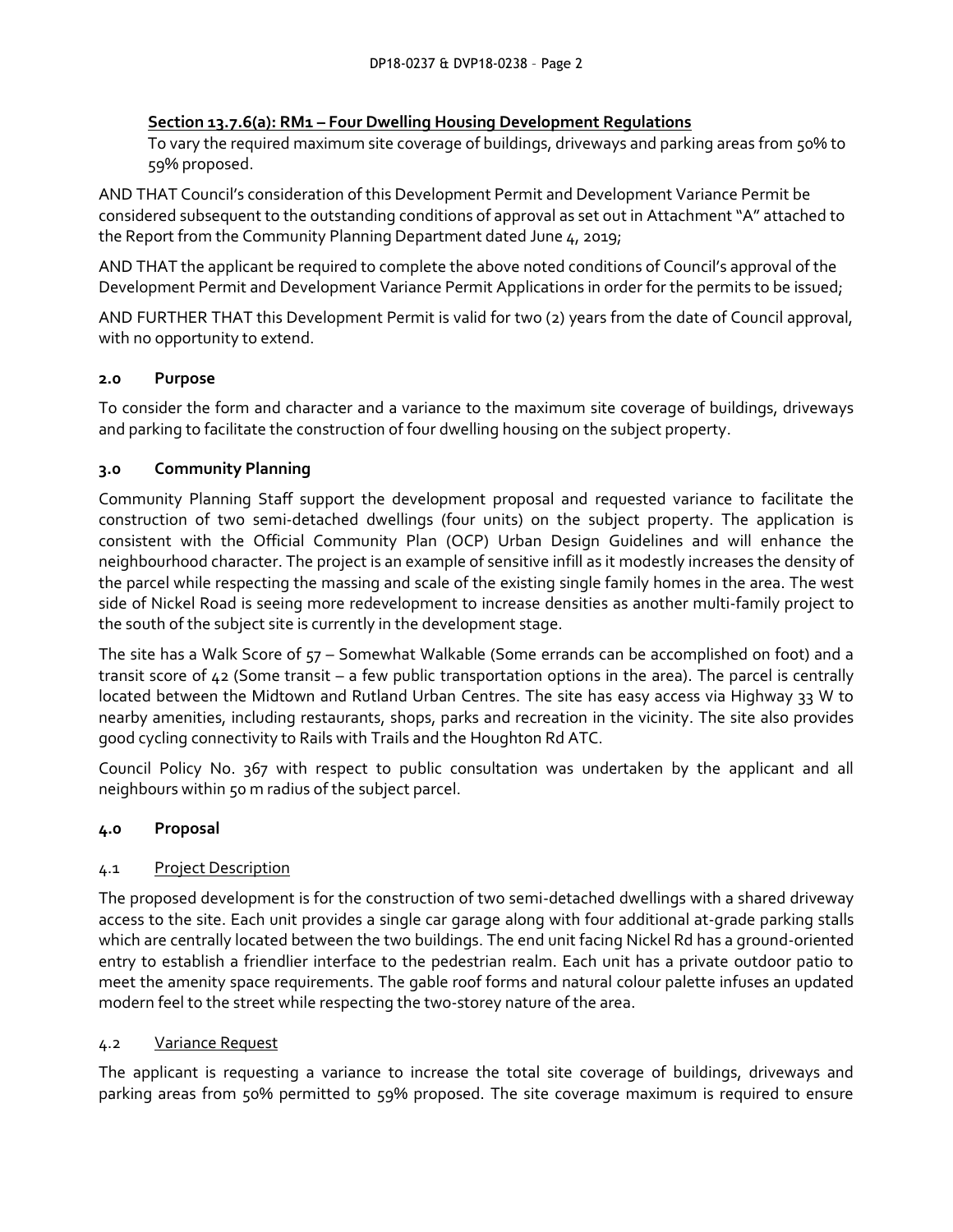permeability of the site for storm water management. To mitigate the increased hard surfacing required for the drive aisle and parking area, the proposal utilizes permeable pavers to ensure sufficient site drainage is provided. The use of asphalt paving, permeable pavers and cast in place concrete creates a more visually appealing roadway.

# 4.3 Site Context

Specifically, adjacent land uses are as follows:

| <b>Orientation</b> | Zoning                                                         | <b>Land Use</b>                     |
|--------------------|----------------------------------------------------------------|-------------------------------------|
| North              | RU1-Large Lot Housing, RM4-Transitional<br>Low-Density Housing | Single Family Dwelling, Row housing |
| East               | RU6 - Two Dwelling Housing                                     | Single & Two Dwelling Housing       |
| South              | RU1-Large Lot Housing, RM4-Transitional<br>Low-Density Housing | Single Family Dwelling, Row housing |
| West               | RM <sub>3</sub> – Low-Density Multiple Housing                 | Semi-Detached Dwellings             |



**Context Map Future Land Use** 



**Subject Property Map:** 280 Nickel Road

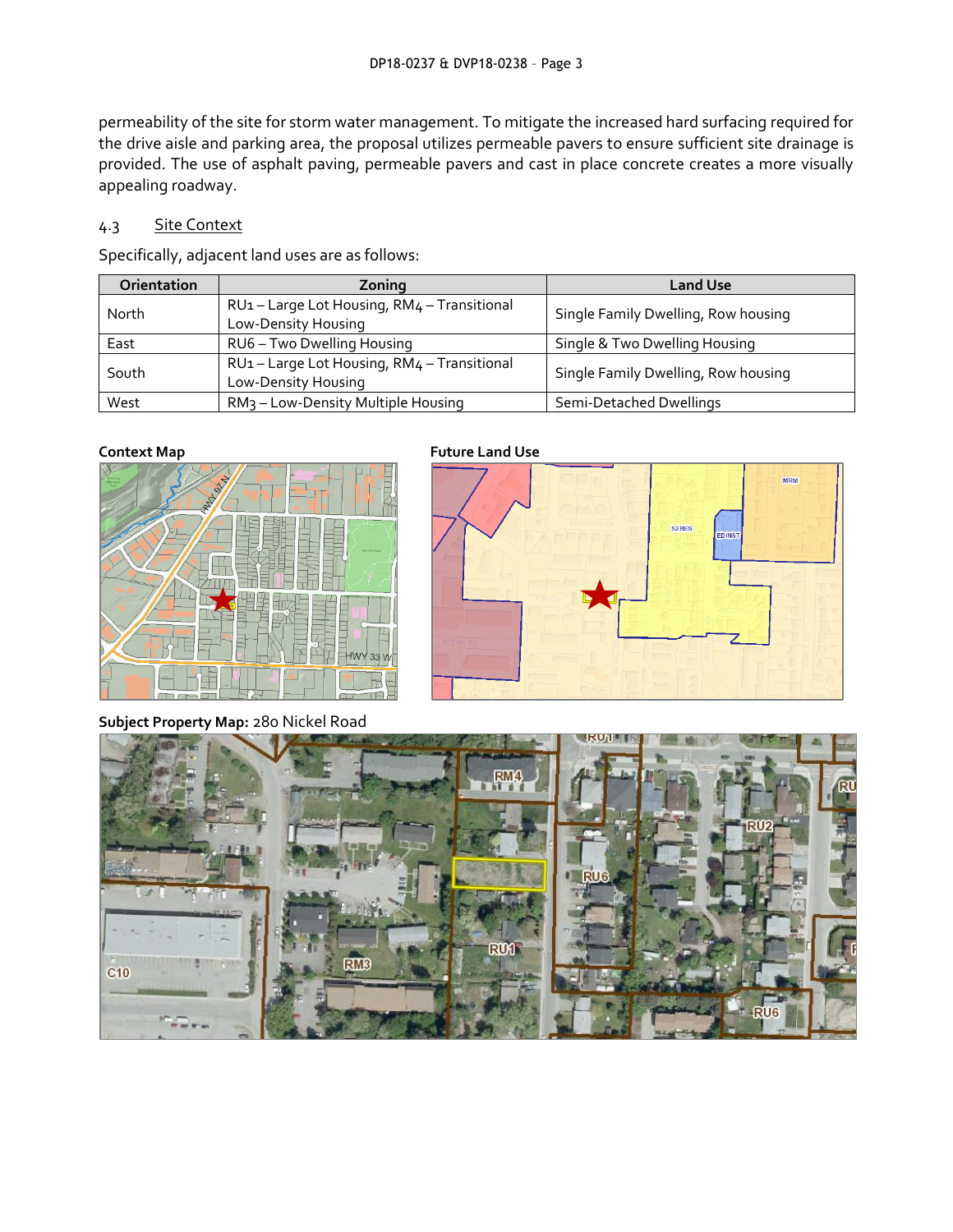| <b>Zoning Analysis Table</b>                                                                                                             |                                  |                                     |  |  |  |
|------------------------------------------------------------------------------------------------------------------------------------------|----------------------------------|-------------------------------------|--|--|--|
| <b>CRITERIA</b>                                                                                                                          | <b>RM1 ZONE REQUIREMENTS</b>     | <b>PROPOSAL</b>                     |  |  |  |
| <b>Site Details</b>                                                                                                                      |                                  |                                     |  |  |  |
| Site Coverage (buildings)                                                                                                                | 40%                              | 28%                                 |  |  |  |
| Site Coverage (buildings, driveways<br>& parking)                                                                                        | 50%                              | 59% <sup>0</sup>                    |  |  |  |
| Floor Area Ratio                                                                                                                         | 0.60                             | 0.44                                |  |  |  |
| Development Regulations                                                                                                                  |                                  |                                     |  |  |  |
| Height                                                                                                                                   | 2 1/2 storeys or 9.5 m           | 2 storeys & 8.2 m                   |  |  |  |
| Front Yard                                                                                                                               | 4.5 m                            | 4.5 m                               |  |  |  |
| Side Yard (south)                                                                                                                        | 2.5 <sub>m</sub>                 | 6.0 <sub>m</sub>                    |  |  |  |
| Side Yard (north)                                                                                                                        | 2.5 <sub>m</sub>                 | 2.5 <sub>m</sub>                    |  |  |  |
| Rear Yard                                                                                                                                | 7.5 <sub>m</sub>                 | 7.5 <sub>m</sub>                    |  |  |  |
| <b>Other Regulations</b>                                                                                                                 |                                  |                                     |  |  |  |
| Minimum Parking Requirements                                                                                                             | 8 stalls required                | 8 stalls provided                   |  |  |  |
| Private Open Space                                                                                                                       | 25 m <sup>2</sup> /unit required | 40-50 m <sup>2</sup> /unit provided |  |  |  |
| O Indicates a requested variance to the site coverage including buildings, driveways and parking areas from 50% maximum to 59% proposed. |                                  |                                     |  |  |  |

### 4.4 **Zoning Analysis Table**

### **5.0 Current Development Policies**

5.1 Kelowna Official Community Plan (OCP)

### **Development Process**

**Compact Urban Form.**<sup>1</sup> Develop a compact urban form that maximizes the use of existing infrastructure and contributes to energy efficient settlement patterns. This will be done by increasing densities (approximately 75 - 100 people and/or jobs located within a 400 metre walking distance of transit stops is required to support the level of transit service) through development, conversion, and re-development within Urban Centres (see Map 5.3) in particular and existing areas as per the provisions of the Generalized Future Land Use Map 4.1.

**Sensitive Infill.**<sup>2</sup> Encourage new development or redevelopment in existing residential areas to be sensitive to or reflect the character of the neighbourhood with respect to building design, height, and siting.

### **6.0 Technical Comments**

-

### 6.1 Building & Permitting Department

- Development Cost Charges (DCC's) are required to be paid prior to issuance of any Building Permits.
- 6.2 Development Engineering Department
	- See attached Development Engineering Memorandums.

<sup>1</sup> City of Kelowna Official Community Plan, Policy 5.2.3 (Development Process Chapter).

 $2$  City of Kelowna Official Community Plan, Policy 5.22.6 (Development Process Chapter).